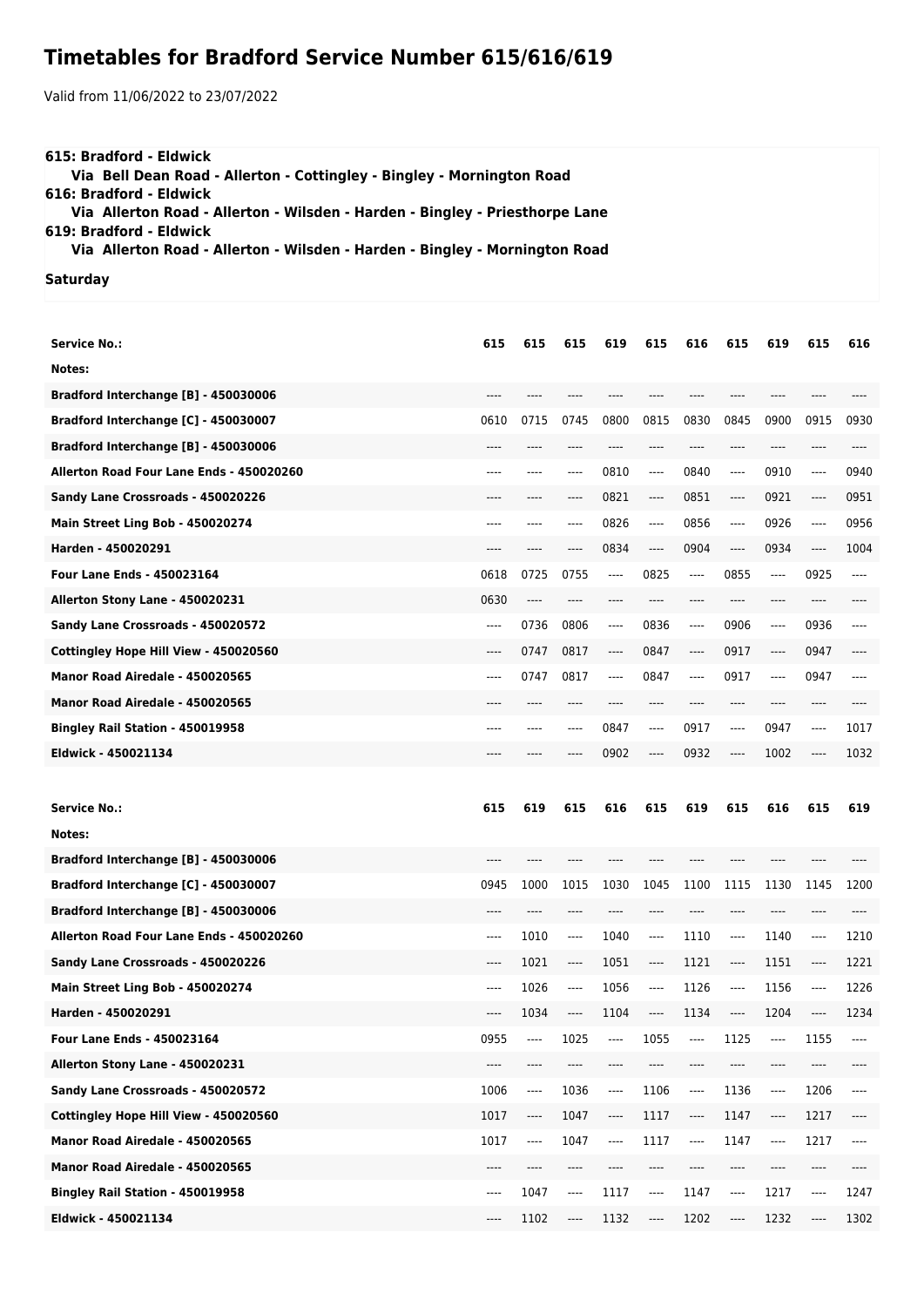| Service No.:                             | 615                           | 616  | 615   | 619  | 615   | 616     | 615   | 619                   | 615   | 616  |
|------------------------------------------|-------------------------------|------|-------|------|-------|---------|-------|-----------------------|-------|------|
| Notes:                                   |                               |      |       |      |       |         |       |                       |       |      |
| Bradford Interchange [B] - 450030006     | ----                          | ---- | ----  | ---- | ----  | ----    | ----  | ----                  | ----  |      |
| Bradford Interchange [C] - 450030007     | 1215                          | 1230 | 1245  | 1300 | 1315  | 1330    | 1345  | 1400                  | 1415  | 1430 |
| Bradford Interchange [B] - 450030006     |                               |      |       |      |       |         |       |                       |       |      |
| Allerton Road Four Lane Ends - 450020260 | $-----$                       | 1240 | ----  | 1310 | ----  | 1340    | ----  | 1410                  | ----  | 1440 |
| Sandy Lane Crossroads - 450020226        | ----                          | 1251 | ----  | 1321 | ----  | 1351    | ----  | 1421                  | ----  | 1451 |
| Main Street Ling Bob - 450020274         | ----                          | 1256 | $---$ | 1326 | ----  | 1356    | ----  | 1426                  | ----  | 1456 |
| Harden - 450020291                       | ----                          | 1304 | ----  | 1334 | ----  | 1404    | ----  | 1434                  | ----  | 1504 |
| <b>Four Lane Ends - 450023164</b>        | 1225                          | ---- | 1255  | ---- | 1325  | $-----$ | 1355  | ----                  | 1425  | ---- |
| Allerton Stony Lane - 450020231          | ----                          | ---- | ----  | ---- | ----  | ----    | ----  | ----                  | ----  |      |
| Sandy Lane Crossroads - 450020572        | 1236                          | ---- | 1306  | ---- | 1336  | ----    | 1406  | ----                  | 1436  | ---- |
| Cottingley Hope Hill View - 450020560    | 1247                          | ---- | 1317  | ---- | 1347  | $-----$ | 1417  | ----                  | 1447  |      |
| Manor Road Airedale - 450020565          | 1247                          | ---- | 1317  | ---- | 1347  | ----    | 1417  | ----                  | 1447  | ---- |
| Manor Road Airedale - 450020565          | ----                          | ---- | ----  | ---- | ----  | ----    | ----  | ----                  | ----  |      |
| Bingley Rail Station - 450019958         | ----                          | 1317 | ----  | 1347 | ----  | 1417    | ----  | 1447                  | ----  | 1517 |
| Eldwick - 450021134                      |                               | 1332 | ----  | 1402 | ----  | 1432    | ----  | 1502                  | ----  | 1532 |
|                                          |                               |      |       |      |       |         |       |                       |       |      |
|                                          |                               |      |       |      |       |         |       |                       |       |      |
| <b>Service No.:</b>                      | 615                           | 619  | 615   | 616  | 615   | 619     | 615   | 616                   | 615   | 619  |
| Notes:                                   |                               |      |       |      |       |         |       |                       |       |      |
| Bradford Interchange [B] - 450030006     | ----                          | ---- | ----  | ---- |       | ----    | $---$ | $---$                 | ----  | ---- |
| Bradford Interchange [C] - 450030007     | 1445                          | 1500 | 1515  | 1530 | 1545  | 1600    | 1615  | 1630                  | 1645  | 1700 |
| Bradford Interchange [B] - 450030006     | ----                          | ---- | $---$ |      | ----  | ----    | $---$ | $---$                 | ----  | ---- |
| Allerton Road Four Lane Ends - 450020260 | $---$                         | 1513 | ----  | 1543 | $---$ | 1613    | $---$ | 1643                  | ----  | 1713 |
| Sandy Lane Crossroads - 450020226        | $---$                         | 1522 | ----  | 1552 | ----  | 1622    | $---$ | 1652                  | ----  | 1722 |
| Main Street Ling Bob - 450020274         | $---$                         | 1527 | $---$ | 1557 | $---$ | 1627    | $---$ | 1657                  | $---$ | 1727 |
| Harden - 450020291                       | ----                          | 1534 | ----  | 1604 | ----  | 1634    | $---$ | 1704                  | ----  | 1734 |
| Four Lane Ends - 450023164               | 1455                          | ---- | 1528  | ---- | 1558  | ----    | 1628  | ----                  | 1658  | ---- |
| Allerton Stony Lane - 450020231          | ----                          | ---- | ----  | ---- | ----  | ----    | ----  | $\cdots$              | ----  | ---- |
| Sandy Lane Crossroads - 450020572        | 1506                          | ---- | 1537  | ---- | 1607  | ----    | 1637  | $\qquad \qquad - - -$ | 1707  | ---- |
| Cottingley Hope Hill View - 450020560    | 1517                          | ---- | 1548  | ---- | 1618  | ----    | 1648  | ----                  | 1718  | ---- |
| Manor Road Airedale - 450020565          | 1517                          | ---- | 1548  | ---- | 1618  | ----    | 1648  | $\qquad \qquad - - -$ | 1718  | ---- |
| Manor Road Airedale - 450020565          | $\hspace{1.5cm} \textbf{---}$ | ---- | ----  | ---- | ----  | ----    | ----  | ----                  | ----  | ---- |
| Bingley Rail Station - 450019958         | $---$                         | 1547 | ----  | 1617 | ----  | 1647    | ----  | 1717                  | ----  | 1747 |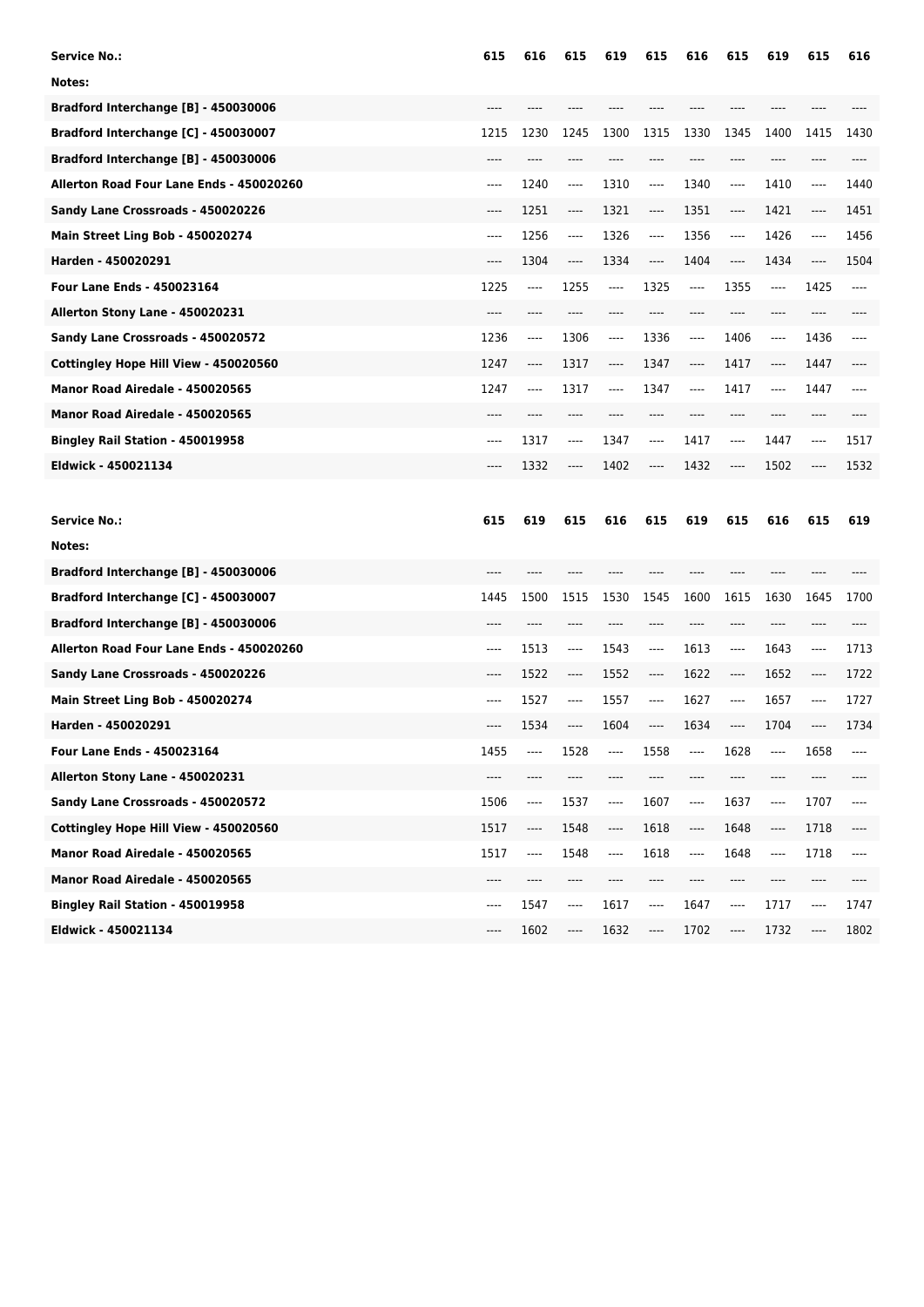| <b>Service No.:</b>                      | 615    | 616  | 619  | 615   | 616   | 615   | 616   | 615   | 616   | 615  |
|------------------------------------------|--------|------|------|-------|-------|-------|-------|-------|-------|------|
| Notes:                                   |        |      |      |       |       |       |       |       |       |      |
| Bradford Interchange [B] - 450030006     | ----   |      |      |       |       |       |       |       |       |      |
| Bradford Interchange [C] - 450030007     | 1715   | 1730 | 1800 | 1815  | 1850  | 1920  | 1950  | 2023  | 2050  | 2123 |
| Bradford Interchange [B] - 450030006     | $----$ |      |      |       |       |       |       |       |       |      |
| Allerton Road Four Lane Ends - 450020260 | ----   | 1743 | 1813 | ----  | 1858  | ----  | 1958  | $---$ | 2058  |      |
| Sandy Lane Crossroads - 450020226        | ----   | 1752 | 1822 | ----  | 1906  | ----  | 2006  | ----  | 2106  | ---- |
| Main Street Ling Bob - 450020274         | ----   | 1757 | 1827 | $---$ | 1911  | ----  | 2011  | $---$ | 2111  | ---- |
| Harden - 450020291                       | ----   | 1804 | 1834 | $---$ | 1918  | $---$ | 2018  | ----  | 2118  |      |
| <b>Four Lane Ends - 450023164</b>        | 1728   | ---- | ---- | 1825  | ----  | 1928  | $---$ | 2031  | $---$ | 2131 |
| Allerton Stony Lane - 450020231          | ----   |      |      |       |       |       |       |       |       |      |
| Sandy Lane Crossroads - 450020572        | 1737   | ---- | ---- | 1837  | $---$ | 1940  | $---$ | 2043  | $---$ | 2143 |
| Cottingley Hope Hill View - 450020560    | 1748   | ---- |      |       |       |       |       |       |       |      |
| Manor Road Airedale - 450020565          | 1748   | ---- | ---- |       |       |       | ----  |       | ----  |      |
| Manor Road Airedale - 450020565          | ----   |      | ---- | 1846  | $---$ | 1949  | $---$ | 2052  | ----  | 2152 |
| Bingley Rail Station - 450019958         | ----   | 1817 | 1847 | 1857  | 1927  | 1957  | 2027  | 2100  | 2127  | 2200 |
| Eldwick - 450021134                      | ----   | 1832 | 1902 | ----  | 1939  | 2009  | 2039  | 2112  | 2139  | 2212 |
|                                          |        |      |      |       |       |       |       |       |       |      |

| <b>Service No.:</b>                      | 616  | 615   | 616      |
|------------------------------------------|------|-------|----------|
| Notes:                                   |      |       |          |
| Bradford Interchange [B] - 450030006     | ---- | ----  | ----     |
| Bradford Interchange [C] - 450030007     | 2150 | 2223  | 2250     |
| Bradford Interchange [B] - 450030006     | ---- | $---$ | $---$    |
| Allerton Road Four Lane Ends - 450020260 | 2158 | $---$ | 2258     |
| Sandy Lane Crossroads - 450020226        | 2206 | $---$ | 2306     |
| Main Street Ling Bob - 450020274         | 2211 | $---$ | 2311     |
| Harden - 450020291                       | 2218 | $---$ | 2318     |
| <b>Four Lane Ends - 450023164</b>        | ---- | 2231  | $---$    |
| Allerton Stony Lane - 450020231          | ---- | $---$ | $--- -$  |
| Sandy Lane Crossroads - 450020572        | ---- | 2243  | ----     |
| Cottingley Hope Hill View - 450020560    | ---- | $---$ | ----     |
| Manor Road Airedale - 450020565          | ---- | $---$ | $-- - -$ |
| Manor Road Airedale - 450020565          | ---- | 2252  | $---$    |
| Bingley Rail Station - 450019958         | 2227 | 2300  | 2327     |
| Eldwick - 450021134                      | 2239 | 2312  | 2339     |

**615: Eldwick - Bradford**

 **Via Mornington Road - Bingley - Cottingley - Allerton - Bell Dean Road 616: Eldwick - Bradford Via Priesthorpe Lane - Bingley - Harden - Wilsden - Allerton - Allerton Road 619: Eldwick - Bradford Via Moornington Road - Bingley - Harden - Wilsden - Allerton - Allerton Road**

**Saturday**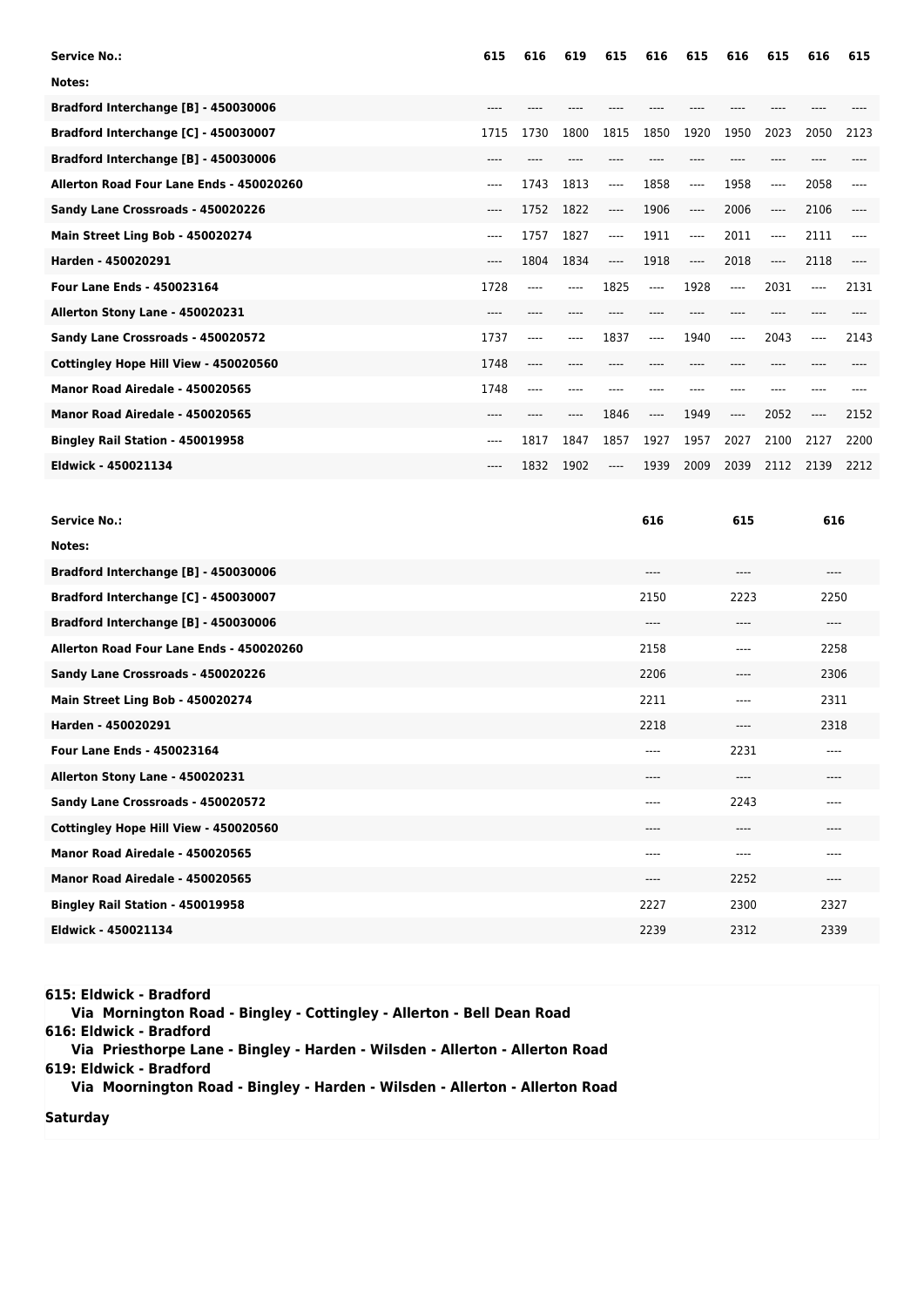| <b>Service No.:</b>                         | 616    | 616   | 615  | 615  | 616  | 615   | 615  | 619  | 615   | 616  |
|---------------------------------------------|--------|-------|------|------|------|-------|------|------|-------|------|
| Notes:                                      |        |       |      |      |      |       |      |      |       |      |
| Eldwick - 450021134                         | 0650   |       |      |      | 0736 | ----  | ---- | 0836 | $---$ | 0906 |
| Park Rd Wellington Street - 450021126       | ----   |       |      | ---- | 0749 | ----  | ---- | 0849 | ----  | 0919 |
| Bingley Rail Station - 450019958            | 0706a  | $---$ |      |      |      |       |      |      |       |      |
| Harden - 450020288                          | ----   |       |      |      | 0759 | ----  | ---- | 0859 | ----  | 0929 |
| Main Street Ling Park Approach - 450020273  | $---$  |       |      |      | 0807 | $---$ | ---- | 0907 | $---$ | 0937 |
| Manor Road Airedale - 450020565             | ----   |       |      | 0751 | ---- | 0821  | 0851 | ---- | 0921  | ---- |
| Sandy Lane Crossroads - 450020225           | ----   |       | ---- | 0755 | 0811 | 0825  | 0855 | 0911 | 0925  | 0941 |
| Allerton Stony Lane - 450020231             | $----$ | 0634  | 0734 | ---- |      |       |      |      |       |      |
| Thornton Road West Park Terrace - 450023165 | ----   | 0639  | 0743 | 0806 | 0821 | 0836  | 0906 | 0921 | 0936  | 0951 |
| Bradford Interchange - 450030007            | ----   | 0652  | 0756 | 0819 | 0836 | 0849  | 0919 | 0936 | 0949  | 1006 |

**a** continues to Bradford as a 622 arriving 0741

| <b>Service No.:</b>                         | 615   | 619  | 615      | 616       | 615      | 619   | 615   | 616   | 615   | 619   |
|---------------------------------------------|-------|------|----------|-----------|----------|-------|-------|-------|-------|-------|
| Notes:                                      |       |      |          |           |          |       |       |       |       |       |
| Eldwick - 450021134                         | ----  | 0936 | $---$    | 1006      | ----     | 1036  | ----  | 1106  | $---$ | 1136  |
| Park Rd Wellington Street - 450021126       | ----  | 0949 | $---$    | 1019      | $---$    | 1049  | ----  | 1119  | $---$ | 1149  |
| Bingley Rail Station - 450019958            |       | ---- |          |           |          |       |       | ----  |       |       |
| Harden - 450020288                          | ----  | 0959 | $\cdots$ | 1029      | $---$    | 1059  | ----  | 1129  | ----  | 1159  |
| Main Street Ling Park Approach - 450020273  | ----  | 1007 | ----     | 1037      | $---$    | 1107  | ----  | 1137  | $---$ | 1207  |
| Manor Road Airedale - 450020565             | 0951  | ---- | 1021     | $---$     | 1051     | $---$ | 1121  | $---$ | 1151  | $---$ |
| Sandy Lane Crossroads - 450020225           | 0955  | 1011 | 1025     | 1041      | 1055     | 1111  | 1125  | 1141  | 1155  | 1211  |
| Allerton Stony Lane - 450020231             | ----  |      |          |           |          |       |       |       |       |       |
| Thornton Road West Park Terrace - 450023165 | 1006  | 1021 | 1036     | 1051      | 1106     | 1121  | 1136  | 1151  | 1206  | 1220  |
| Bradford Interchange - 450030007            | 1019  | 1036 | 1049     | 1106      | 1119     | 1136  | 1149  | 1206  | 1219  | 1235  |
| <b>Service No.:</b>                         | 615   | 616  | 615      | 619       | 615      | 616   | 615   | 619   | 615   | 616   |
| Notes:                                      |       |      |          |           |          |       |       |       |       |       |
| Eldwick - 450021134                         | ----  | 1206 | $\cdots$ | 1236      | $-----$  | 1306  | ----  | 1336  | ----  | 1406  |
| Park Rd Wellington Street - 450021126       | $---$ | 1219 | $---$    | 1249      | $---$    | 1319  | $---$ | 1349  | $---$ | 1419  |
| Bingley Rail Station - 450019958            | $---$ | ---- | $---$    | $- - - -$ | ----     | $---$ | ----  | $---$ |       |       |
| Harden - 450020288                          | ----  | 1229 | $\cdots$ | 1259      | $---$    | 1329  | ----  | 1359  | $---$ | 1429  |
| Main Street Ling Park Approach - 450020273  | ----  | 1237 | $---$    | 1307      | $\cdots$ | 1337  | ----  | 1407  | $---$ | 1437  |
| Manor Road Airedale - 450020565             | 1221  | ---- | 1251     | ----      | 1321     | $---$ | 1351  | $---$ | 1421  |       |
| Sandy Lane Crossroads - 450020225           | 1225  | 1241 | 1255     | 1311      | 1325     | 1341  | 1355  | 1411  | 1425  | 1441  |
| Allerton Stony Lane - 450020231             | ----  |      |          |           |          |       |       |       |       |       |
|                                             |       |      |          |           |          |       |       |       |       |       |
| Thornton Road West Park Terrace - 450023165 | 1236  | 1250 | 1306     | 1320      | 1336     | 1350  | 1406  | 1420  | 1436  | 1450  |